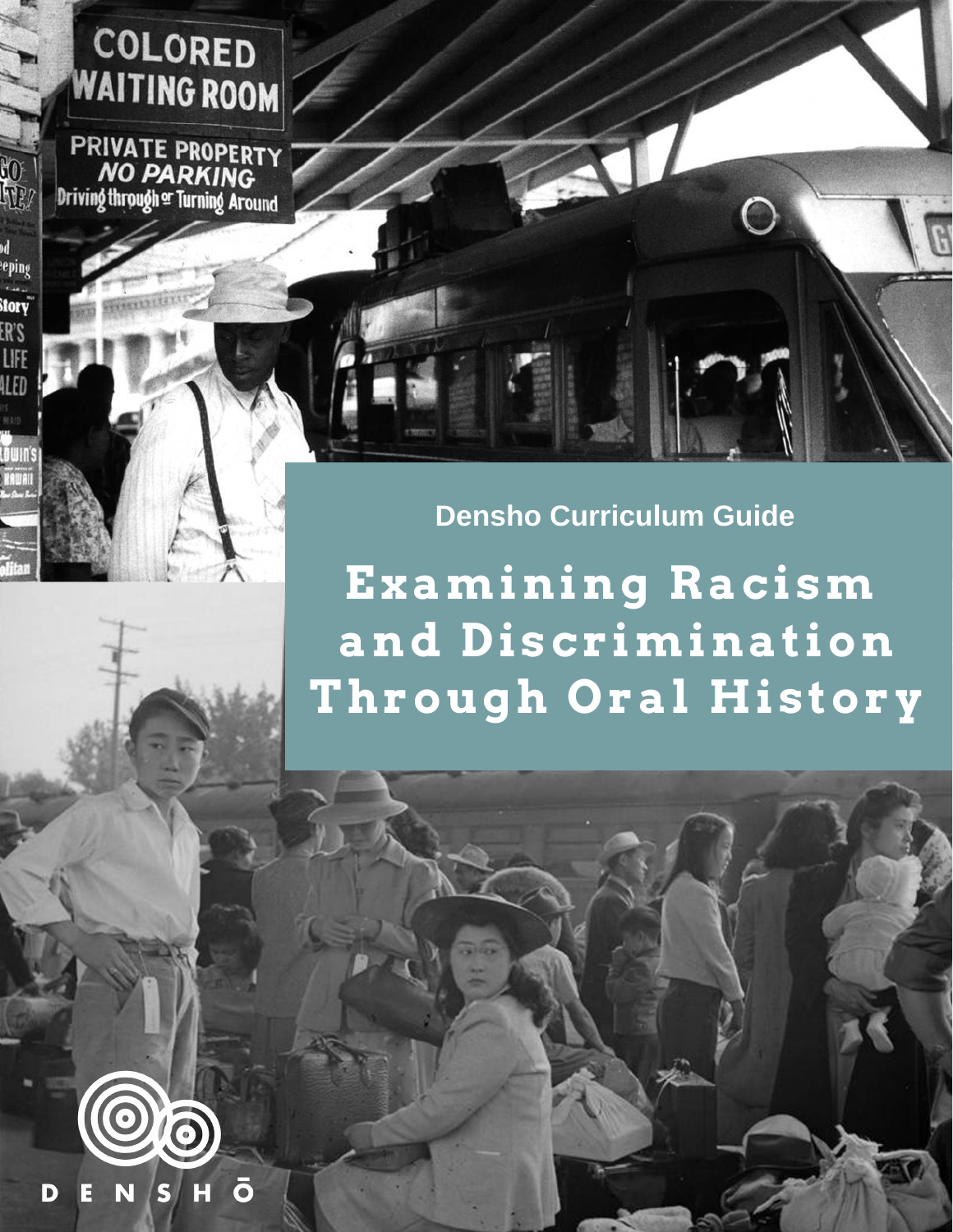# **Examining Racism and Discrimination Through Oral History Densho Curriculum Guide**

# **CONTENTS**

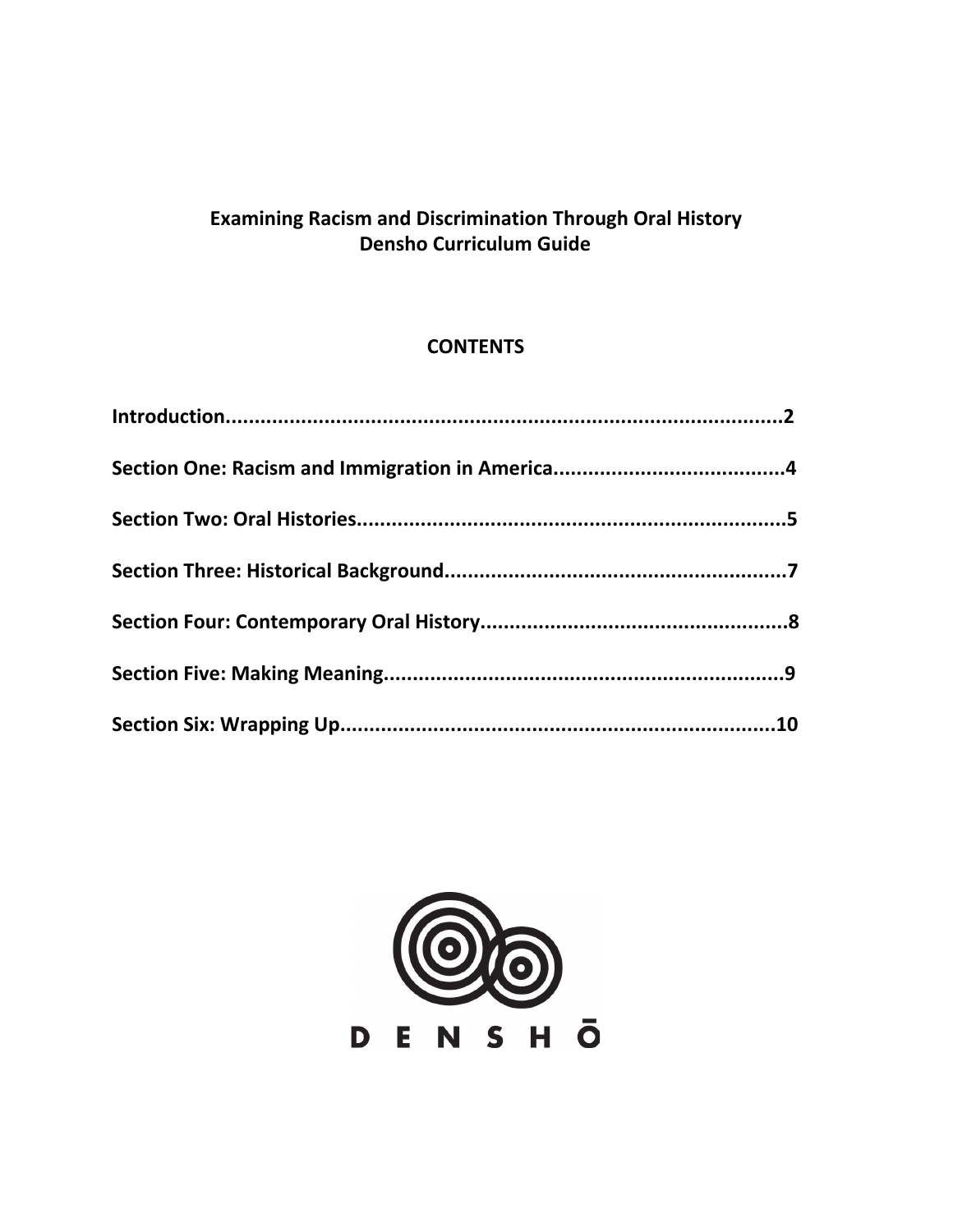#### **Introduction**

This curriculum will help you use oral histories to prompt conversations about racism and discrimination in middle and high school classrooms. The learning activities are aligned to Common Core State Standards. Please use this guide alongside the [accompanying](https://drive.google.com/file/d/0ByhE5BLETilSRVFKYWlKSTU5Q3c/view?usp=sharing) PowerPoint.

Please note that this curriculum is still under development. If you have any questions or feedback you would like to share, please email [education@densho.org.](mailto:education@densho.org)

#### **Essential question:**

How can oral histories inform our thinking about racism and discrimination today?

#### **Learning Objectives**

- Students will analyze primary source material to gain a deeper understanding of racism and how it operates in society.
- Students will identify and learn skills for empathizing individual experiences of racism and discrimination.

#### **Discussing Racism and Discrimination in the Classroom**

Racism and discrimination are incredibly sensitive subjects and should be treated with care in the classroom. Mentally prepare by thinking through the lesson and seeking greater understanding of any topics that are new or unfamiliar to you. Plan to make a safe classroom space for having open discussion. *Facing History and Ourselves* offers an excellent [guide](http://info.facinghistory.org/civil_discourse) for fostering civil discourse in the [classroom.](http://info.facinghistory.org/civil_discourse)

Finally, we recommend establishing group agreements with your class prior to introducing this curriculum. Here are some group [agreements](https://densho.org/wp-content/uploads/2017/08/group-agreements.pdf) that we have used in presenting this curriculum at teacher workshops; other versions are available on the web.

#### **Curriculum Quick Links**

#### PowerPoint Slideshow (Download from [Google](https://drive.google.com/file/d/0ByhE5BLETilSRVFKYWlKSTU5Q3c/view?usp=sharing) Drive or [Dropbox\)](https://www.dropbox.com/s/e8h43vyugpr23w4/Connections%20Online%20Curriculum_final.pptx?dl=0)

Historical [Background](https://densho.org/wp-content/uploads/2017/08/historical-background-3.pdf) Info Group [Agreements](https://densho.org/wp-content/uploads/2017/08/group-agreements.pdf) **Oral History [Transcripts](https://densho.org/wp-content/uploads/2017/08/transcripts.pdf)** Frank [Yamasaki](https://www.youtube.com/watch?v=4jHXF-gY1-I) oral history Mary [Jenkins](https://youtu.be/EGq0fBcnp44) oral history Saffiyah [Hrahsheh](https://www.youtube.com/watch?v=1-qKRftluVc&t=8s) oral history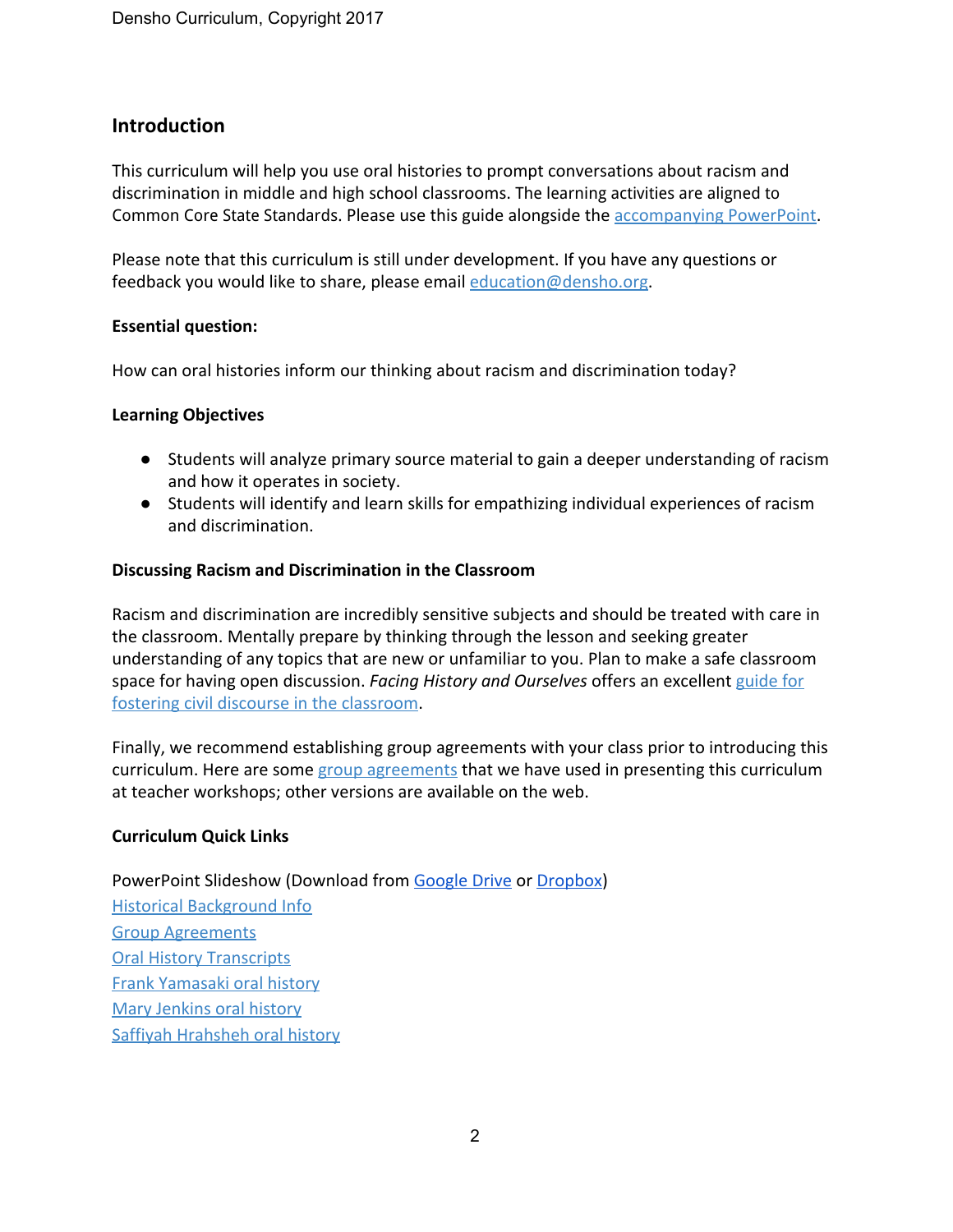#### **About Densho**

Densho is a Japanese term meaning "to pass on to the next generation," or to leave a legacy. The legacy we offer is an American story with ongoing relevance: during World War II, the United States government incarcerated innocent people solely because of their ancestry.

Densho is a nonprofit organization started in 1996, with the initial goal of documenting oral histories from Japanese Americans who were incarcerated during World War II. This evolved into a mission to educate, preserve, collaborate and inspire action for equity. Densho uses digital technology to preserve and make accessible primary source materials on the World War II incarceration of Japanese Americans. We present these materials and related resources for their historic value and as a means of exploring issues of democracy, intolerance, wartime hysteria, civil rights and the responsibilities of citizenship in our increasingly global society.

Learn more at [www.densho.org](http://www.densho.org/).

#### **Acknowledgements**

This curriculum was created by Densho in partnership with the [Northwest](http://www.naamnw.org/) African American [Museum,](http://www.naamnw.org/) Wing Luke Museum of the Asian American [Experience,](http://www.wingluke.org/) Casa [Latina,](http://casa-latina.org/) [Council](http://cairseattle.org/) on [American-Islamic](http://cairseattle.org/) Relations of Washington State, United Indians of All Tribes [Foundation,](http://www.unitedindians.org/) and the [Holocaust](https://www.holocaustcenterseattle.org/) Center for Humanity. Barbara Yasui, Ron Ritchhart of [Harvard](http://www.pz.harvard.edu/) Project Zero, and Dia Penning of [World](https://world-trust.org/) Trust served as consultants on this project. Teachers in Seattle and Spokane, Washington; Birmingham, Alabama; and New York City provided critical early feedback. This curriculum utilizes Visible Thinking Routines

To promote thinking and inquiry, oral histories in this curriculum have been paired with thinking routines–a process and structure developed by Harvard Project Zero's Visible [Thinking.](http://www.visiblethinkingpz.org/VisibleThinking_html_files/03_ThinkingRoutines/03a_ThinkingRoutines.html) Thinking Routines have a few simple steps to evoke deep thinking, which can prompt questions and learning. They can be used in many different contexts with a variety of content, and we have found them to be effective in deepening thinking about racism and discrimination.

This project is funded, in part, by grants from the Kip Tokuda Memorial Washington Civil Liberties Public Education Program and the U.S. Department of the Interior, National Park Service, Japanese American Confinement Sites Grant Program. Any opinions, findings, and conclusions or recommendations expressed in this material are those of the author(s) and do not necessarily reflect the views of the U.S. Department of the Interior.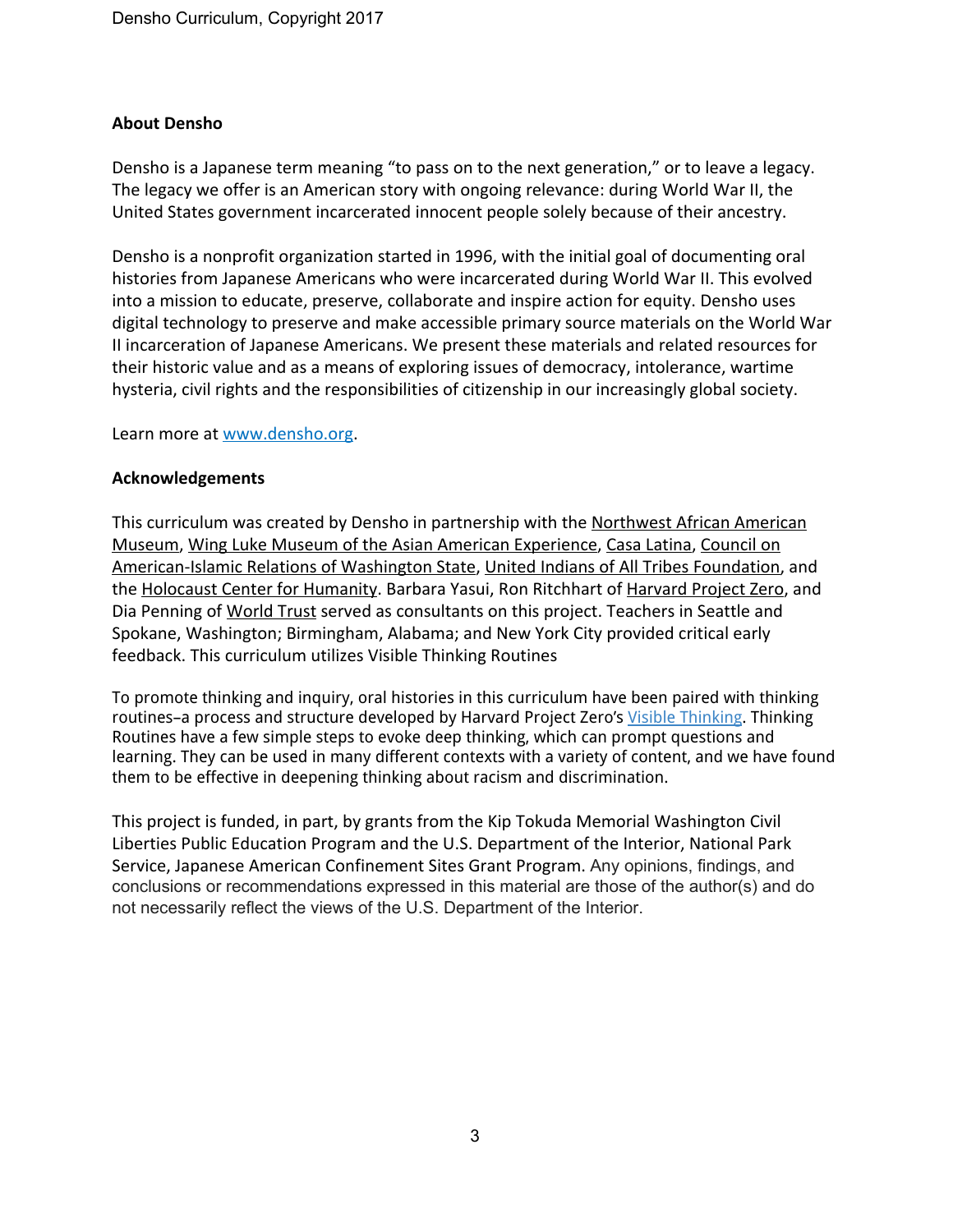# **Section One: Racism and Immigration in America**

**I. History of Racism and Immigration Slide Show** (play slides 2-11 in PowerPoint, downloaded from [Google](https://drive.google.com/file/d/0ByhE5BLETilSRVFKYWlKSTU5Q3c/view?usp=sharing) Drive or [Dropbox\)](https://www.dropbox.com/s/e8h43vyugpr23w4/Connections%20Online%20Curriculum_final.pptx?dl=0)

#### **II. Discussion**

After the slideshow is over, use these questions to prompt discussion:

- Where are we today -- this slideshow ends in 2013, what could we add since then? (Prompts: Muslim Ban, DACA repeal, etc.)
- Who is impacted by the laws and policies we saw? How?
- Who had the power to make these laws and policies? Why?
- What does this say about the role race plays in the history of this country?

Explain to the class: An underlying assumption of this lesson is that we are situated within a system of structural racism. This means that racism and discrimination have been part of our country since the beginning and still exist today. Policies, practices, procedures, institutions, and individuals routinely favor white people while disadvantaging people of color. This happens both intentionally and unintentionally, but it has real life consequences for everyone. In order to try and make that system more fair, we need to better understand how racism works and how it impacts individuals. Today, we are going to view oral histories to do just that.

#### **III. Definitions**

Before we go further, we need to make sure we all have a shared definition of three key terms:

**Discrimination:** To discriminate is to make distinctions on the basis of preference or prejudice. It involves any situation in which a group or individual is treated differently and sometimes unfairly, based on something other than individual reason, usually their membership in a socially distinct group or category. Such categories would include race, ethnicity, gender, religion, age, sexual orientation, or disability.

**Racism:** Racism is a complex system of beliefs and behaviors, grounded in a presumed superiority of the white race. These beliefs and behaviors are conscious and unconscious, personal and institutional; they result in the oppression of people of color and benefit the dominant group, whites. A simpler definition is racial prejudice + power = racism.

**Structural Racism:** A system in which public policies, institutional practices, cultural representations, and other norms work in various, often reinforcing ways to perpetuate racial group inequity. This system privileges white people while disadvantaging people of color in ways that endure and adapt over time. Structural racism is not something that a few people or institutions choose to practice. Instead it has been a feature of the social, economic and political systems in which we all exist.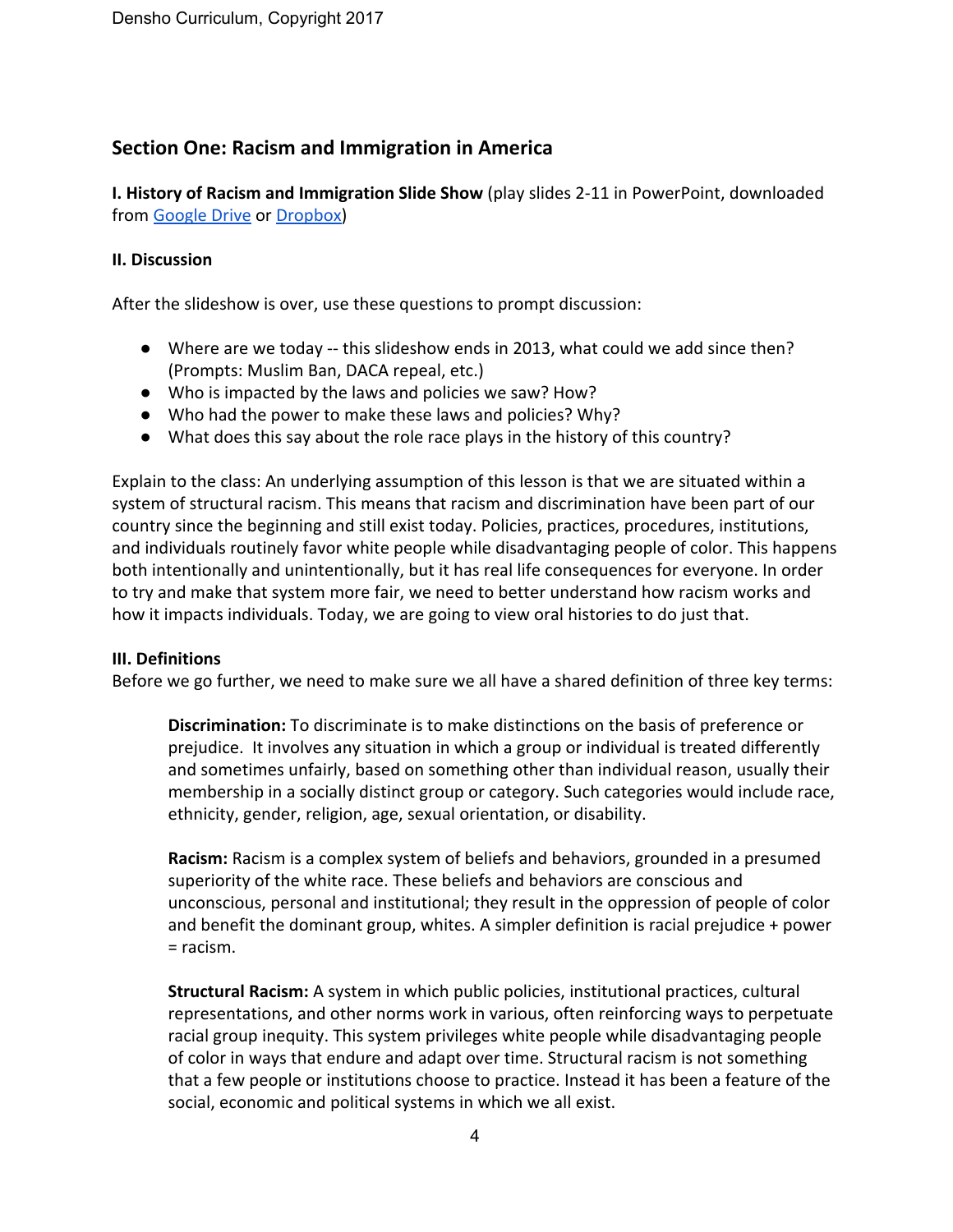# **Section Two: Oral Histories**

#### **I. Oral History Viewing**

Explain to the class: We're going to watch some oral histories of people talking about racism in their own lives. Oral histories are an important primary source for understanding experiences of racism because they allow us to hear perspectives that aren't typically included in the historical record.

Introduce the narrators, then play the clips from the YouTube links or from the PowerPoint.

**Frank Yamasaki** recalls a childhood experience in 1930s Seattle, where anti-Japanese sentiment was common even though Japanese Americans were active in many aspects of the city's life, including as farmers and vendors at Pike Place Market. Frank was interviewed by Densho in 1997 about his life before, during, and after World War II.

Online clip: <https://www.youtube.com/watch?v=4jHXF-gY1-I>

**Mary Jenkins** talks about growing up and then being a mother in Albany, Georgia in the Jim Crow era. She was interviewed in March 2013 by Will Griffin as part of the Civil Rights History Project (a collaboration between the National Museum of African American History and Culture and National Library of Congress).

Online clip: <https://youtu.be/EGq0fBcnp44>

#### **II. Oral History Activities**

a. Thinking Routine: Phrase-Word

Hand out [transcripts](https://densho.org/wp-content/uploads/2017/08/transcripts.pdf) for the two oral history clips. Instruct your students to select one and read the transcript carefully. They should then select and highlight one phrase and one word that stand out to them. Working in pairs or small groups, have them share their word and their phrase, explaining why they selected each.

b. Found Poem (We recommend watching this **[Found](https://www.teachingchannel.org/videos/creating-found-poems-lesson) Poem demo before teaching this unit.)** 

Instruct students to write their phrase and their word on separate strips of paper (accounting tape works well for this activity). They should write in markers and large print.

Next, form two circles, one for students who selected the Mary interview and the other for the students who selected the Frank interview. Explain that you will be creating a "Found Poem" - a literary equivalent of a collage -- using the words and phrases from the oral histories.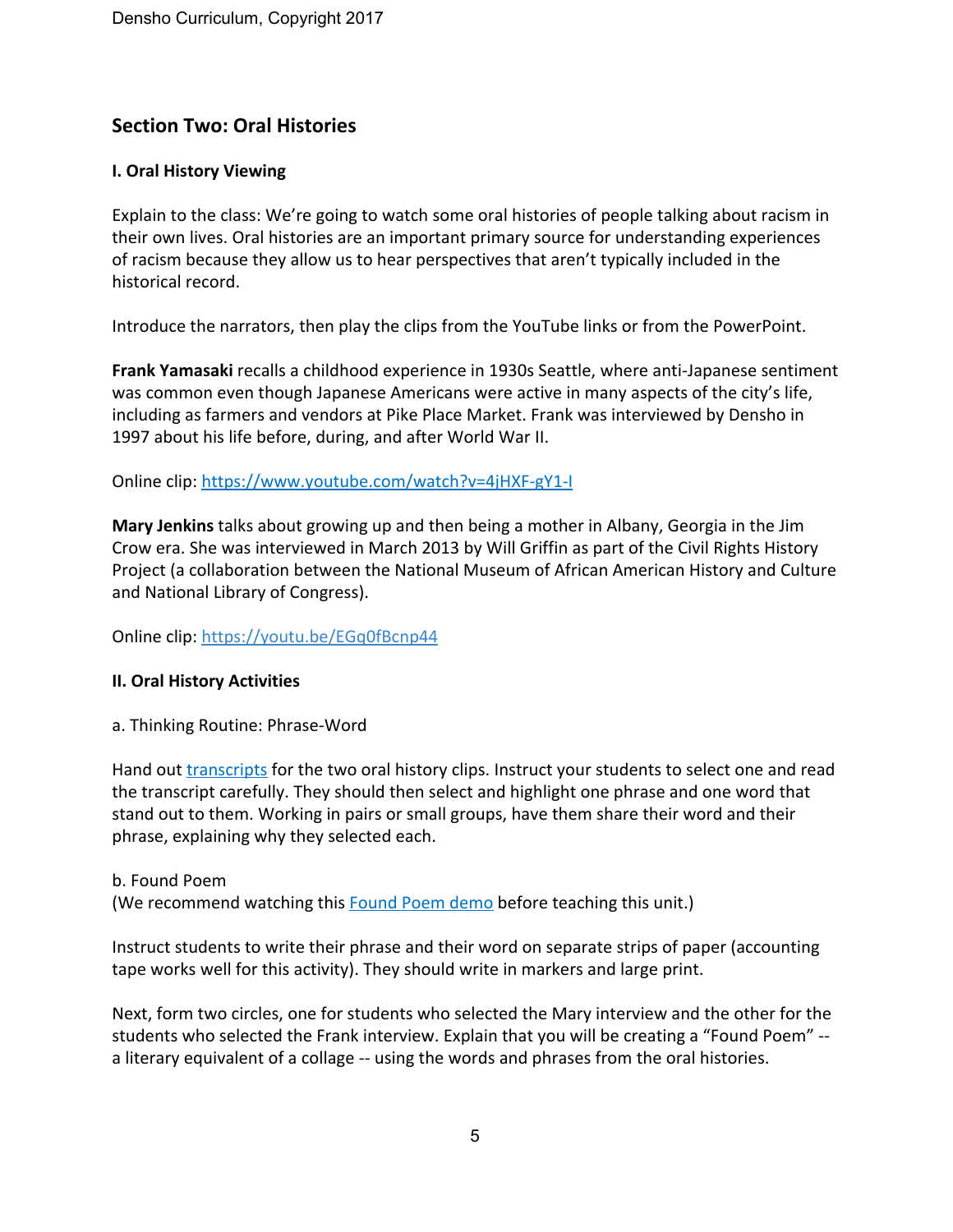Each student will have three turns. On the first two rounds, each student can place or move a word/phrase strip in the center of the circle on the floor. On the final round, they can place, move, or pass.

After you have gone around the circle three times, your poem will be complete. Ask for a volunteer to read the poem out loud to the class. Tape the poem to chart paper and hang it up so the whole class can read it.

Ask questions for further reflection:

- What themes from the oral history does the poem draw attention to?
- Does it give us any new insight into the oral history?
- Is there anything in the oral history that is missing from our found poem?
- What commonalities do you see between the found poem based on Frank's story and the one based on Mary's story?
- Do you see those themes in any experiences you have had or in stories you hear in the news today?

Encourage students to share personal stories if they feel comfortable doing so.

To close, note that both Mary and Frank were experiencing racial discrimination and that their experiences are part of a long history of racism that is still ongoing in the United States today.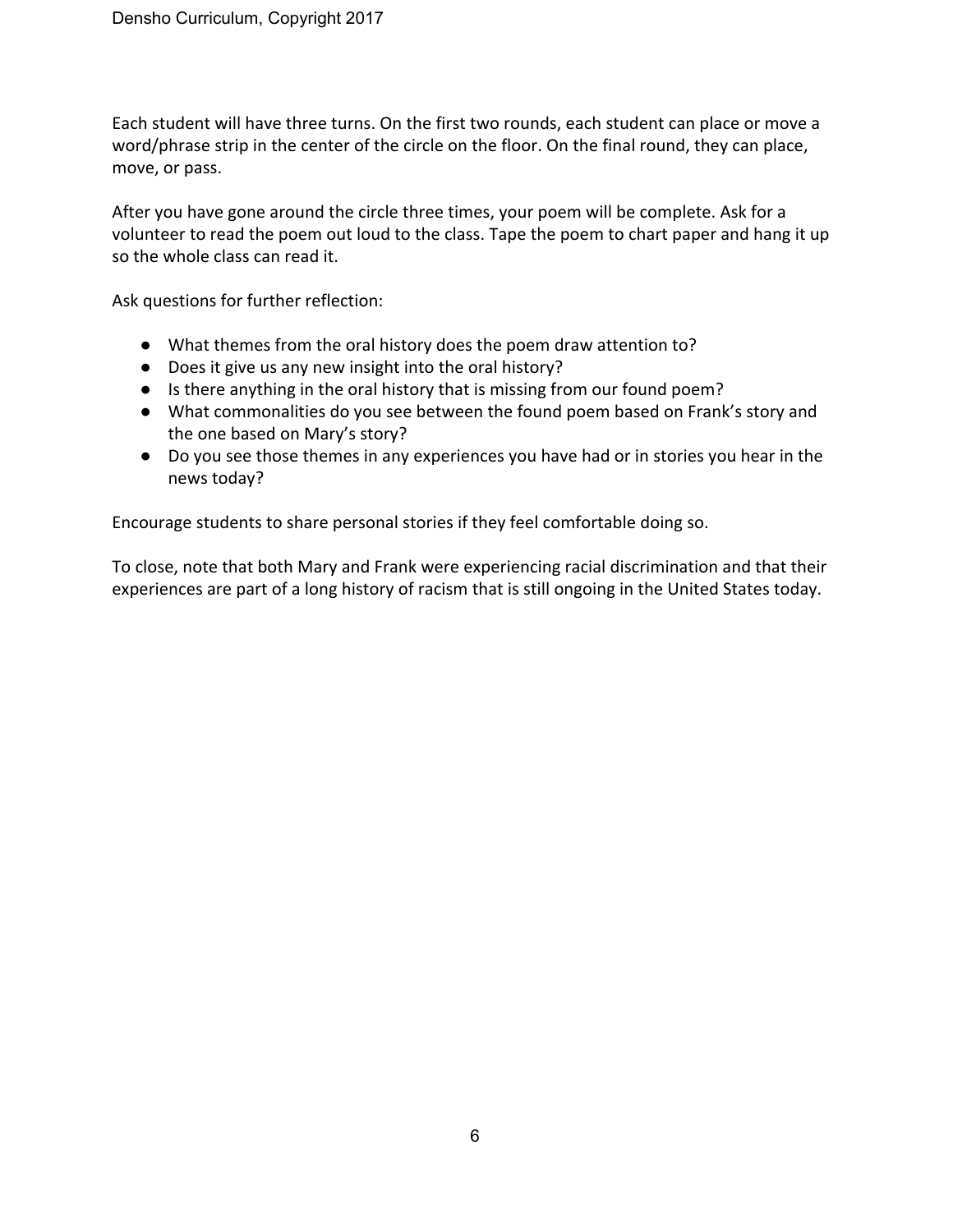# **Section Three: Historical Background**

Explain to the students: In these oral histories, you saw individual stories of racism and discrimination, but it's important that we see those stories within the context of structural racism. So we're going to look at that history now, first at Frank Yamasaki's story as a part of broader anti-Japanese discrimination and in the lead-up to WWII incarceration, then at Mary Jenkins' story as a part of other policies and practices in the Jim Crow South.

#### **I. Historical Background Lecture**

Provide historical context using PowerPoint slides 22-45 and this [script](https://densho.org/wp-content/uploads/2017/08/historical-background-3.pdf) (also included in the notes embedded in the slideshow).

#### **II. Discussion**

Lead students in discussion to connect individual experiences to the larger context of racism and discrimination in America.

- What parallels do you see between the oral histories and the larger story of racism in America?
- What other historical or contemporary examples of racism does this make you think about?
- What questions does this raise for you?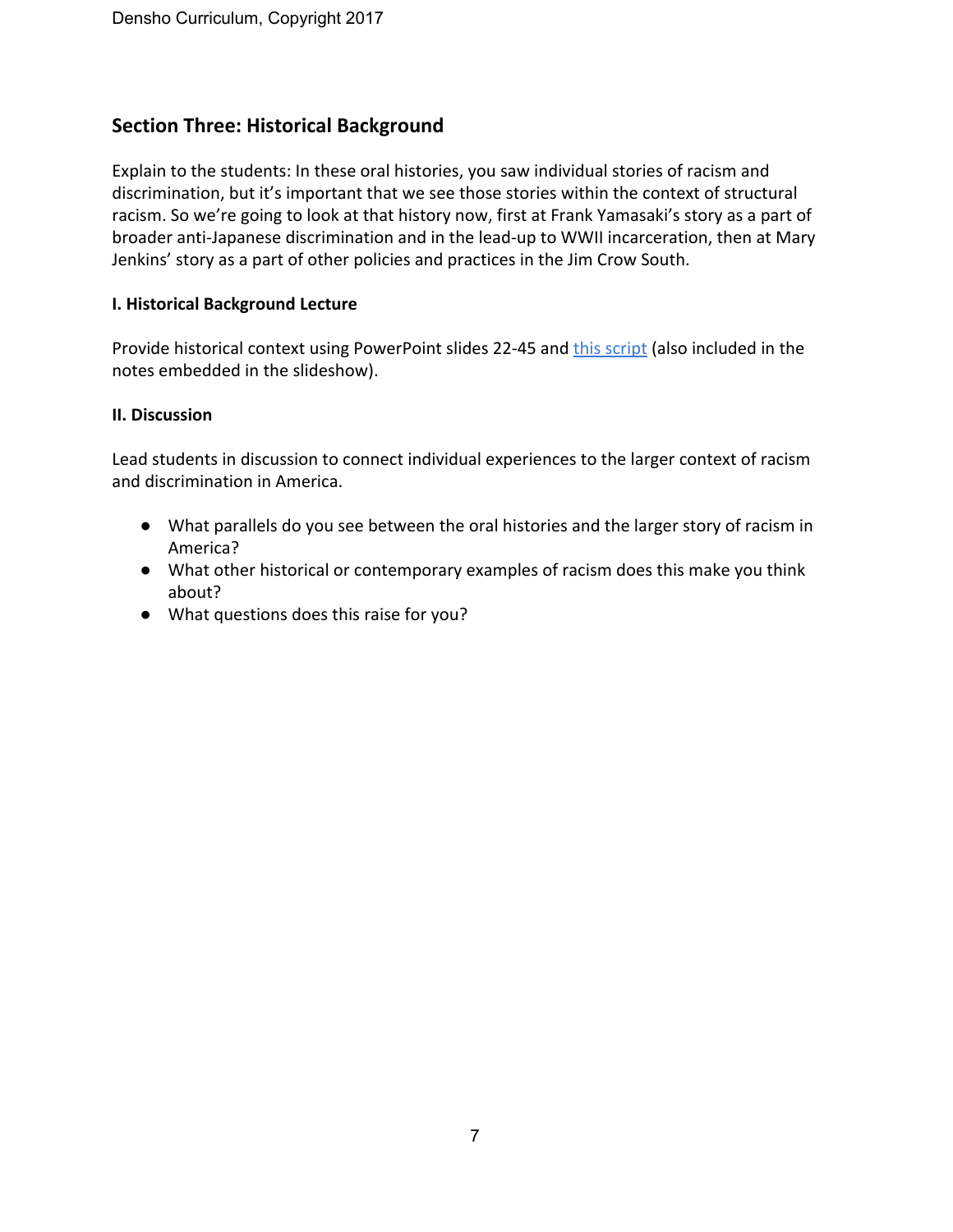# **Section Four: Contemporary Oral History**

#### **I. Contemporary Oral History Clip**

Introduce Saffiyah and then show her oral history clip.

Saffiyah Hrahsheh was interviewed by Densho in March 2017 as a result of our collaboration with the Washington chapter of the Council on American Islamic Relations. She is 21 years old and moved to Seattle in 2016 from Alabama. She identifies as mixed race European and Cherokee, and was educated in the Indian Education Program before moving to Holland with her mother. It was in Holland that she was exposed to Islam and decided to convert at age fourteen.

Online clip: <https://www.youtube.com/watch?v=1-qKRftluVc&t=8s>

#### **II. Thinking Routine: Where else?**

(Adapted from *[Where](https://drive.google.com/file/d/0ByhE5BLETilSSWEtRGpPVFlwN1NOeElGczNaWExXcXVybXhz/view?usp=sharing) else? Who else? When else?* Thinking Routine)

This routine is about finding patterns, comparing and contrasting the three oral history interviews.

Ask students: What strikes you or stands out? Prompt students to reflect on the clip they just saw, and share their ideas with others in a small group.

Ask students: Where else do you see this happening across the stories, in history, now? Prompt students to think of all the oral history clips they watched (Frank, Mary, and Saffiyah). In small groups, have them write patterns they see on paper strips.

Post all of the paper strips so that the entire class can review them. Engage the entire class in a discussion about the patterns:

- What do you notice?
- What commonalities do you see across the stories?
- How does this connect with other stories you know about?
- What questions does this raise about racism and discrimination?
- What else do you need to know to better understand racism and discrimination?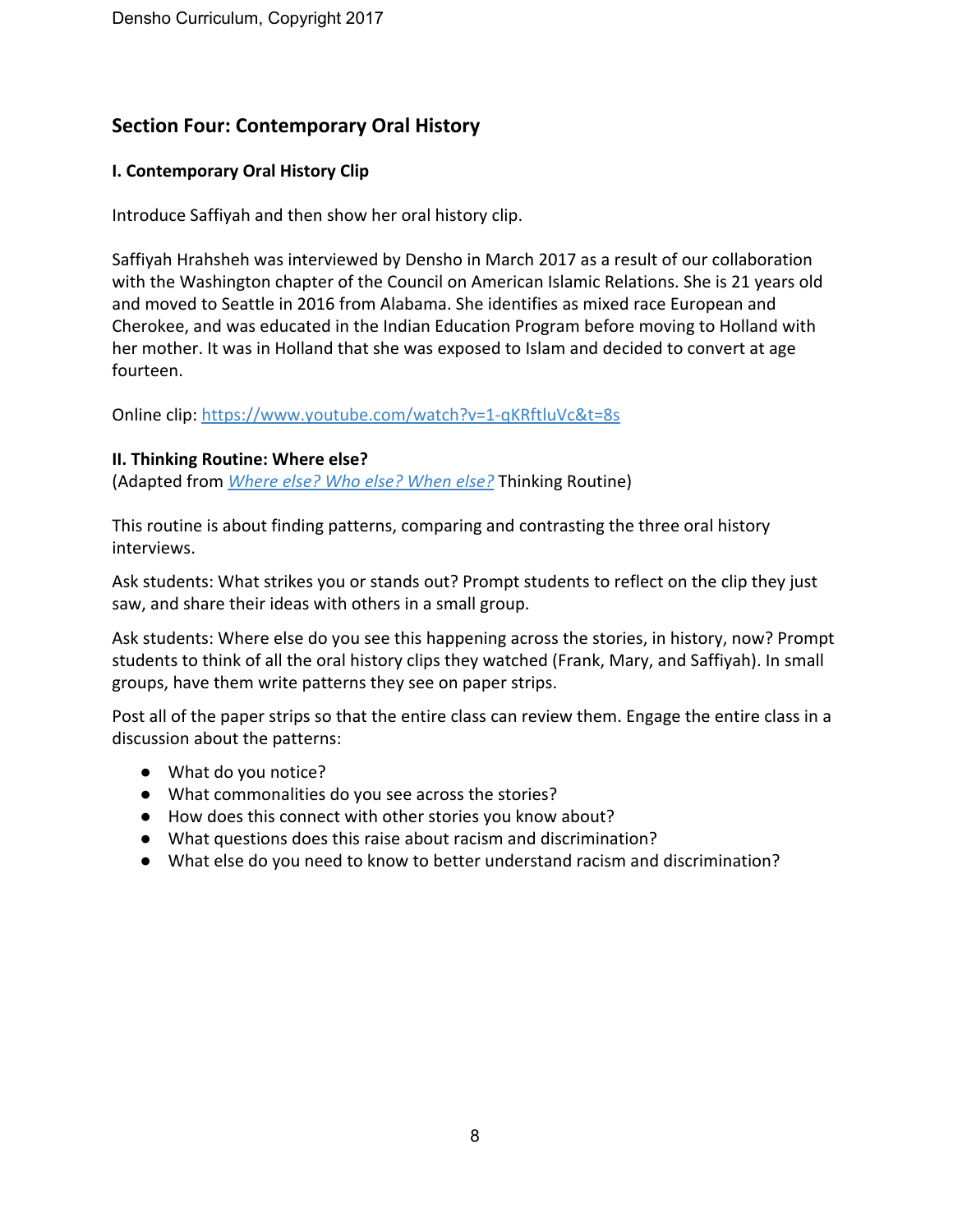# **Section Five: Making Meaning**

#### **I.Thinking Routine: Making Meaning**

(Adapted from *Making [Meaning](https://drive.google.com/file/d/0ByhE5BLETilSWW82OXVnU3pVSjhiS1UxcnVscEppeWhVTUVR/view?usp=sharing)* Thinking Routine)

(Examples of finished Making Meaning diagrams [here](https://drive.google.com/file/d/0ByhE5BLETilSYVVPTkYyQnF5ZGg4WUowYWZLTnhqaDdKWW5v/view?usp=sharing) and [here.](https://drive.google.com/file/d/0ByhE5BLETilSTklNOW8ybDVLLWFTSnpCbXFpaFdnb0ZKZVhF/view?usp=sharing) We encourage teachers to review these prior to facilitating this lesson, but not to show students to avoid influencing their thinking.)

Explain to students: We've talked about both individual and systemic racism and discrimination today. Now we're going to think more about your understanding of racism. To get started, you're going to work in a small group.

Provide each small group with a piece of chart paper, and each student in the group with a different color marker/crayon. Write the word "racism" in the center of each piece of chart paper. Students will take turns writing on the group's piece of chart paper, each student responding to each of the following prompts (taking care to read, reflect on, and connect to what others in the group have written):

Round 1: Write one word that comes to mind when you think about racism anywhere on the piece of chart paper. Each person's word must be unique. Example: "anger"

Round 2: Add on to someone else's word with an additional word/phrase to elaborate the original word in some way. Example: "hidden anger"

Round 3: Make a connection between ideas noted on the paper. Pick two ideas or phrases that are already written on the chart paper and draw a line to connect them. Write your explanation about how these ideas are connected on the line you just drew. Phrases can be connected more than once.

Round 4: Review what's written on the chart paper. Each person writes a question on the chart paper based on the emerging ideas.

Ask each group to post their chart paper once they've completed the four rounds of prompts.

#### **II. Review and discussion**

Have students review each other's work. As a class, discuss:

- What do you notice/what strikes you?
- What commonalities/differences do you see?

Finally, ask each student to write independently about what new meaning or understanding they have gained about racism after participating in this activity.